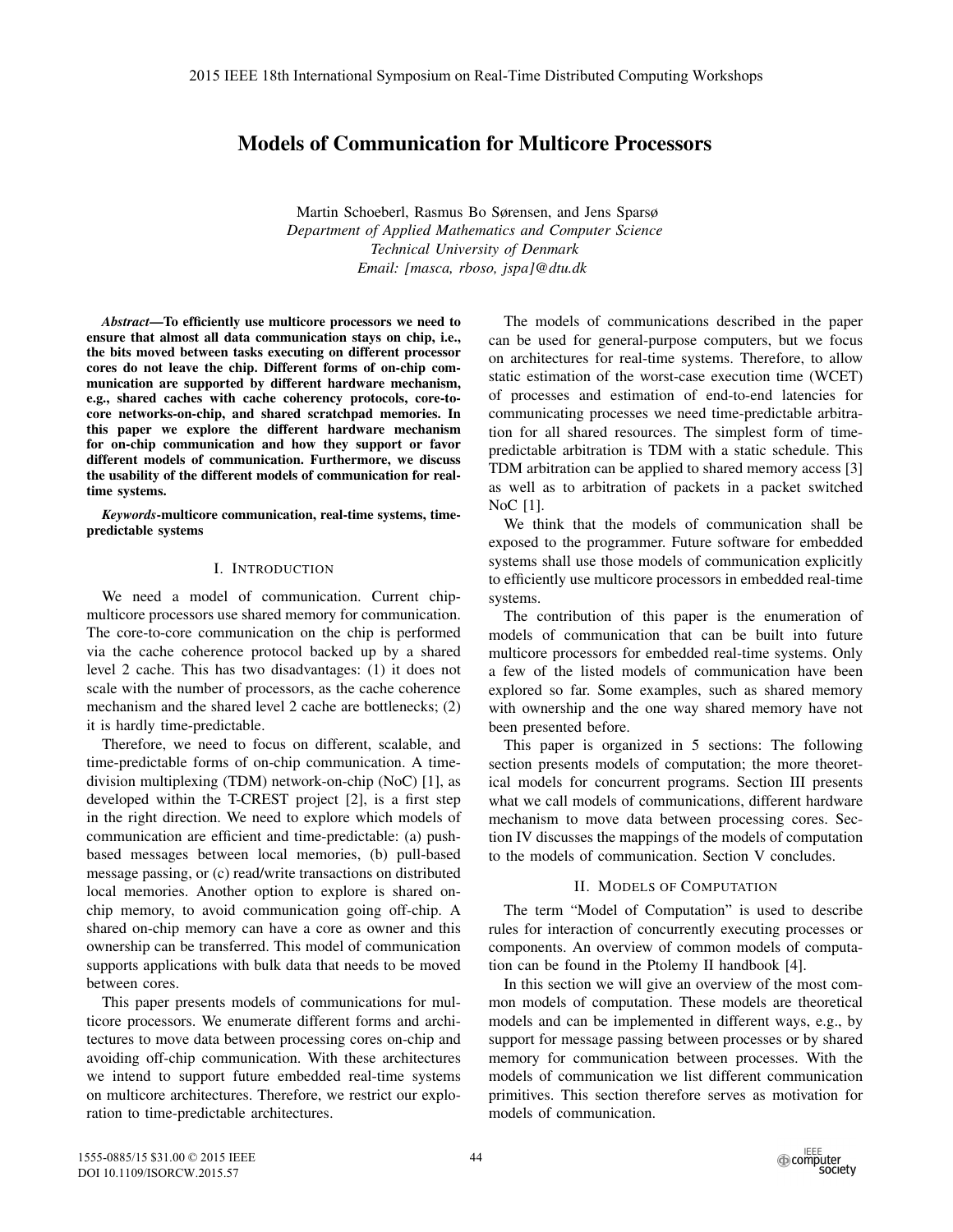In the following subsections we use the term "execution framework" to cover the compiler, configuration tools for mapping, and the run-time system for scheduling that might be needed for the model of computation in question.

# *A. Kahn Process Networks*

A Kahn process network (KPN) [5] describes a network of processes that communicate through unidirectional first-in first-out (FIFO) channels with unbounded capacity. In a KPN a process is a continuously executing program, also referred to as a coroutine [6], that reads tokens on input channels and produces tokens on output channels. When processes communicate through a FIFO channel, the read operation is blocking and the write operation is non-blocking. The KPN model requires that the behavior of processes/coroutines is deterministic and that changing timing or execution order does not affect the result of the computations.

Executing a KPN in general, requires the execution framework to determine the maximum FIFO capacity and to schedule the execution order of the processes [7]. Due to the expressiveness of KPN, the problem of bounding the maximum FIFO capacity may be undecidable.

An efficient approach for executing KPNs on multicores has been proposed [8]. Executing a KPN on a multicore platform requires the execution framework to group processes on cores on the platform. The order of processes executing on a core depends on how the execution framework groups processes on cores. When grouping processes the execution framework needs to balance the load on the individual cores and minimize the communication overhead. Due to the dynamic behavior a KPN processes can exhibit, the execution framework might need to take dynamic scheduling decisions when executing a group of processes on a core. The achievable core utilization or speedup depends on the communication overhead. In real-time systems this dependence is the worst-case communication overhead.

#### *B. Synchronous Data Flow*

Synchronous data flow (SDF) [9] is a restriction of KPNs. The processes in an SDF model are called actors and the execution of an actor is called a firing. The most noticeable restriction in SDF compared to KPN is that the number of tokens that are produced and consumed in each actor firing is fixed. An actor fires exactly when the specified number of tokens are available on all the input channels. SDF fits very well for signal processing applications. As the number of tokens can be different on different channels, SDF also supports multi-rate digital signal processing applications.

The relation of different number of tokens produced and consumed on a channel with the fire frequency of the involved actor is called balance equation. From the balance equations, the execution framework can create a static schedule where each actor fires a predetermined number of times. From that schedule the execution framework can

calculate the maximum capacity of the buffers for the SDF channels. For multicore execution, the execution framework needs to divide the firings of the static schedule on to the cores in the platform. The execution framework needs to account for the dependencies between firings, when dividing the firings to cores. Due to the static structure of an SDF application, the communication through the bounded FIFO channels maps well to asynchronous message passing. An efficient algorithm for SDF allocation and scheduling on multicore platforms has been proposed [10].

#### *C. Cyclo-static Data Flow*

Cyclo-static data flow [11] is an extension of SDF that supports cyclically changing algorithms. Cyclo-static data flow allows the designer to implement a wider range of algorithms than with SDF. It is different from SDF because the number of tokens that are produced and consumed do not need to be the same in every firing. The number of tokens can change with a fixed repeating schedule, also known as a cyclo-static schedule.

## *D. Synchronous Programming Languages*

The model of synchronous programming, implemented in Esterel [12], LUSTRE [13], and SIGNAL [14], is similar to the model of homogenous synchronous data flow, with the two main differences being that there is no buffering on communication channels and that the absence of a token value can have a meaning. The semantics of synchronous programming restricts tasks to produce or consume a single token only on each channel in every synchronous time step. The semantics allow that a task does not produce a token in a synchronous time step, but if a token is present on an input channel the task has to consume the token.

The concept of synchronous programming has a similar feel as synchronous pipelined digital logic. The synchronous time steps resemble the global clock ticks of digital logic. The advantage of this similarity is that the performance is very easy to calculate, as with synchronous digital logic each task can be analyzed on its own. When the designer has analyzed all tasks, he can set the rate of the global clock ticks to match the performance of the task finishing last. One disadvantage of synchronous programming is that multi-rate applications cannot easily be implemented as with SDF.

The execution of each round of a synchronous program is triggered by a timer interrupt with a fixed rate. When the system executes a round of a synchronous program, the system executes the tasks in an predetermined order that ensures the signals between tasks resolve as fast as possible. The tasks of a synchronous reactive program behave like combinatorial components. When a clock period starts the state/signals propagate through each component in an order determined by the structure of the program. For systems with feedback loops, the system designer needs to insert delays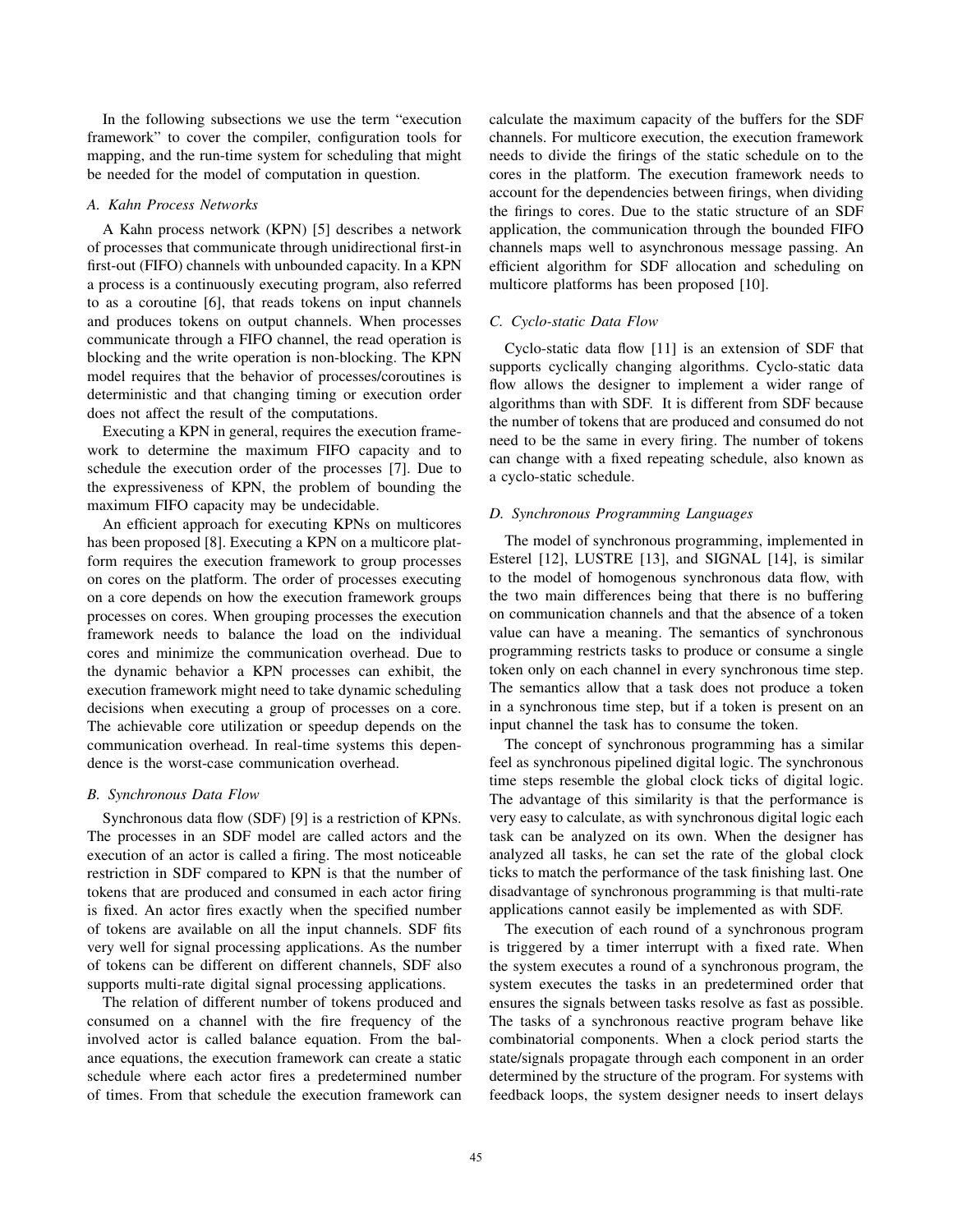in the feedback loops to ensure the executions of the system can evaluate the values of all signal causally.

The main difficulty of executing synchronous reactive programs on multicores is to resolve the values of signals [15] across all cores. In shared memory systems, a task waiting for a signal to resolve, will try to grab a read lock on the signal object. In applications with more than a few tasks and signals, the locking will create memory contention.

The signal values are propagated between tasks as asynchronous message passing, but as there is no buffering of the values, the communication delay is in the critical path. Executing a synchronous reactive program on a multicore platform requires tight synchronization between consecutively executing tasks, this synchronization maps very well to message passing.

## *E. Communicating Sequential Processes*

C.A.R. Hoare introduced the Communicating Sequential Processes (CSP) model [16]. CSP has the notion of sequential processes that operate independently and interact with each other only through messages. Processes may be structured in sequential, parallel, or alternative compositions. Using synchronous message passing for communication enforces tight synchronization between the communicating processes. The compositions of processes and how they communicate with each other are precisely defined through algebraic operators. This formal basis made CSP appealing to a wide range of domains, including specification, modeling, verification and analysis of various complex systems (hardware, dependable and safety-critical systems, protocols, etc.)

Occam [17] as a programming and specification language implements CSP and the Transputer [18], [19] was designed to execute Occam programs. Transputers where a first, relative successful, attempt to provide direct hardware support for a model of computation. The hardware support consisted of serial links that implement Occam channels. Transputers have been used to build massively parallel multiprocessors with up to thousands of processors.

Although Java supports shared memory and threads with lock protection natively in the languages, CSP has been explored in Java [20]. Even hardware support for CSP in form of a NoC has been explored on a Java multicore processor [21].

# *F. Shared Memory with Threads*

Currently the most common used model of computation is shared memory with thread. For eample, it is directly supported in the popular programming language Java. Concurrent threads exchange information via shared data structures (e.g., objects). To allow atomic changes of more than a single memory cell these data structures are protected by locks (or critical sections) [22].

However, shared memory with threads does not have a single formal definition. Furthermore, the memory model, when data changes becomes visible to other processor cores, in C is a function of the cache coherence hardware, the compiler, and of libraries. Java defines a memory model, which basically guarantees that updates become visible when synchronized code blocks are executed. Therefore, all concurrent programs need to carefully protect their shared data with locks.

Classic real-time systems are organized as periodic and sporadic tasks with rate-monotonic priority assignments [23]. Communication between threads is usually also performed with shared data structures allocated in shared memory and protected by locks. Real-time priorities can also be used for NoC based messages and the worst-case latency of all messages can be anlyzed [24]. Response time analysis of real-time tasks [25] can then be extended to include the maximum message latencies of NoC messages [26].

It is interesting to note that the Ptolemy II handbook [4] that lists many models of computation does not describe shared memory and threads as one of them. This is an indication that the weak definition of the semantics of shared memory and threads makes it not the first choice for applications that need to be statically verified for certification.

For the above reason and as access to shared memory does not scale with the number of cores we agree that other models of computation shall be used for real-time systems. In the following section we enumerate different on-chip architectures that support time-predictable on-chip communication. We think that those mechanism shall be visible to the application programmer and future software for embedded systems shall use those forms of communication.

## III. MODELS OF COMMUNICATION

While models of computation describe different formal systems and their rules for interaction between concurrent processes, this section describes different models how data (bits) can be communicated in hardware.

The hardware architectures described in this section can be used for general purpose computers, but we focus on architectures for real-time systems. Therefore, we need timepredictable arbitration for shared resources. The simplest form of time-predictable arbitration is TDM with a static schedule. TDM arbitration can be applied to shared memory access [3] as well as to arbitration of packets in a packet switched NoC [1].

#### *A. Shared External Memory*

Access to external memory is currently the bottleneck for single core processors and even more for multicore processors. The current solution to reduce the bottleneck is to build a memory hierarchy. Small first level caches, separate for instructions and data, are core local. It is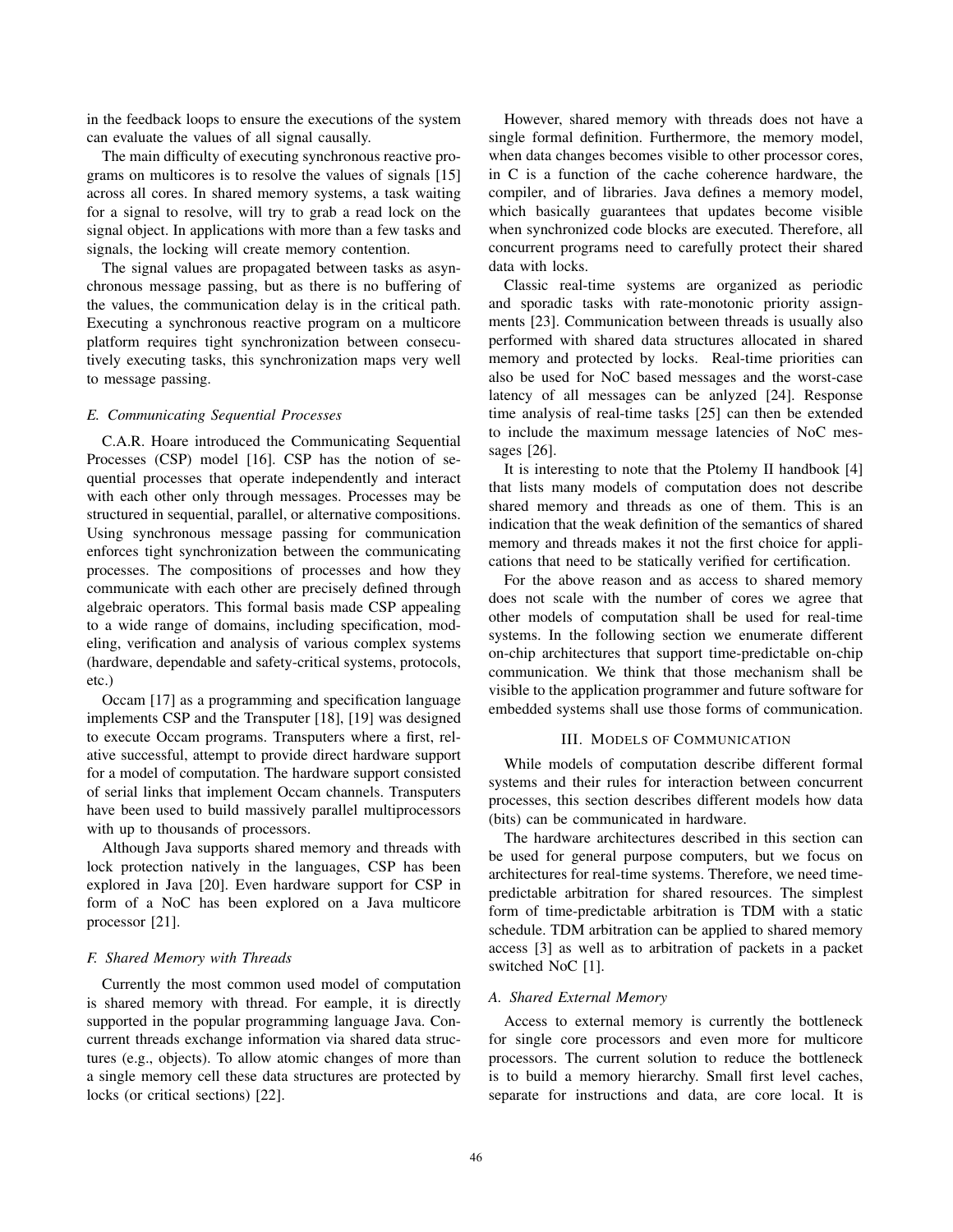common that platforms have another one or two levels of on-chip caches, shared between the cores. Those second and third level caches are usually unified, which means they support instructions and data in the same cache. The further away a cache is from the processor cores, the larger and the slower that cache is. Second and third level caches usually have a high associativity to provide a very low miss rate. With the help of the second level cache, the pressure on the hit rate of the first level caches is reduced, because a miss in a first level cache that causes a hit in the second level cache is less expensive. However, the core local caches needs be kept coherent with the other core local caches and the rest of the memory hierarchy. That cache coherence is a type of all-to-all communication that scales poorly with the number of cores.

The currently most common way to support communication between individual threads is to use data structures allocated in shared memory and protected by locks. With the help of caching, those data structures may stay on-chip when needed for communication. When those threads execute on different cores the effective communication happens through cache coherence protocols on-chip. However, as mentioned above, cache coherence based communication does not scale beyond a small number of cores.

Furthermore, cache coherence based communication is highly unpredictable with respect to execution time. The authors are not aware of any WCET analysis tool that supports cache coherence induced load and store latencies. Additionally the second and third level caches, shared between cores, introduce another highly unpredictable interaction between threads executing on different cores. As state-ofthe-art WCET analysis tools can only handle single threaded functions without interaction with other threads, those shared caches are currently not analyzable.

Our early conclusion is that communication through shared memory has limits in the scalability and the execution time of loads and stores is highly unpredictable. Therefore, we need to add further on-chip communication mechanisms to future multicore processors that are used in real-time systems. Even processors not used in the real-time domain may benefit from additional, application program visible, onchip communication mechanisms.

# *B. On-Chip Memory*

On-chip memory in the form of cache memory is not visible to the program. However, we can make this very same memory available for explicit program managed use. Such a memory is called a scratchpad memory (SPM). Classic SPMs are core local as the first level caches and are used for temporal data, e.g., stack frames. However, we can extend the idea of local memory for temporal data to memories that are also used to communicate data between processors. We can share scratchpad memories similar to level 2 and 3 caches. We can have them physically distributed, but

accessible as distributed shared memory. Furthermore, we can restrict access to some SPMs by defining a notion of ownership for SPMs.

*1) Shared Scratchpad Memory:* Similar to a shared L2 cache we can put a shared SPM on a multicore processor. A part of the address range of all processor cores is mapped to this on-chip memory and can be used as (1) an SPM just for core local data and (2) a shared memory for communication between cores. In contrast to L2 caching the allocation of data and the management of data is under program control. To make the access to the shared SPM time-predictable we need to use time-predictable arbitration. The simplest form is a TDM based arbiter. The arbitration spans the whole chip and might benefit from pipelining. Therefore, the arbiter can be organized as a distributed and pipelined tree of multiplexers [3].

*2) Distributed Shared Memory:* Another form of shared on-chip memory is distributed shared memory. In this case each core has a local memory that is mapped into a unique address space for all cores. Access to such a memory is possible with normal load and store operations. If the address of a load or a store operation maps into the local memory, the latency is low, probably one or two clock cycles. If the address of the load store operation maps into to a memory location in a remote core, the operation is translated into a NoC packet and sent to the remote core over the NoC. A store can simply be posted into the NoC. For a read operation two packets need to travel over the NoC: (1) the read request packet containing the read address and (2) the reply packet containing the read value. To make such a NoC time-predictable we use TDM based scheduling of packets [1]. In TDM based scheduling, the latency of a read operation depends on the number of cores, the TDM schedule, and the route of the packets. However, with a TDM schedule this latency, or the upper bound of this latency, is statically computable.

The programming model for distributed shared memory is the same as when using a single shared SPM. The main difference is the latency of the individual memory accesses. In the shared SPM the upper bound of the latency is independent of the memory address. For the distributed shared memory the access latency depends on the memory location. In principle the distributed memory provides more bandwidth than a single shared memory. How exactly the upper bounds of the maximum latency compares with these two configurations is an interesting question to explore in the future.

*3) Shared Scratchpad Memory with Ownership:* The access to a shared SPM is time-predictable with TDM based arbitration. However, with the increasing number of cores this access latency increases, even when not all cores access this SPM at the same time. E.g., for a producer/consumer relation, data is first written into the shared SPM and later read from that SPM. In this example there is no need to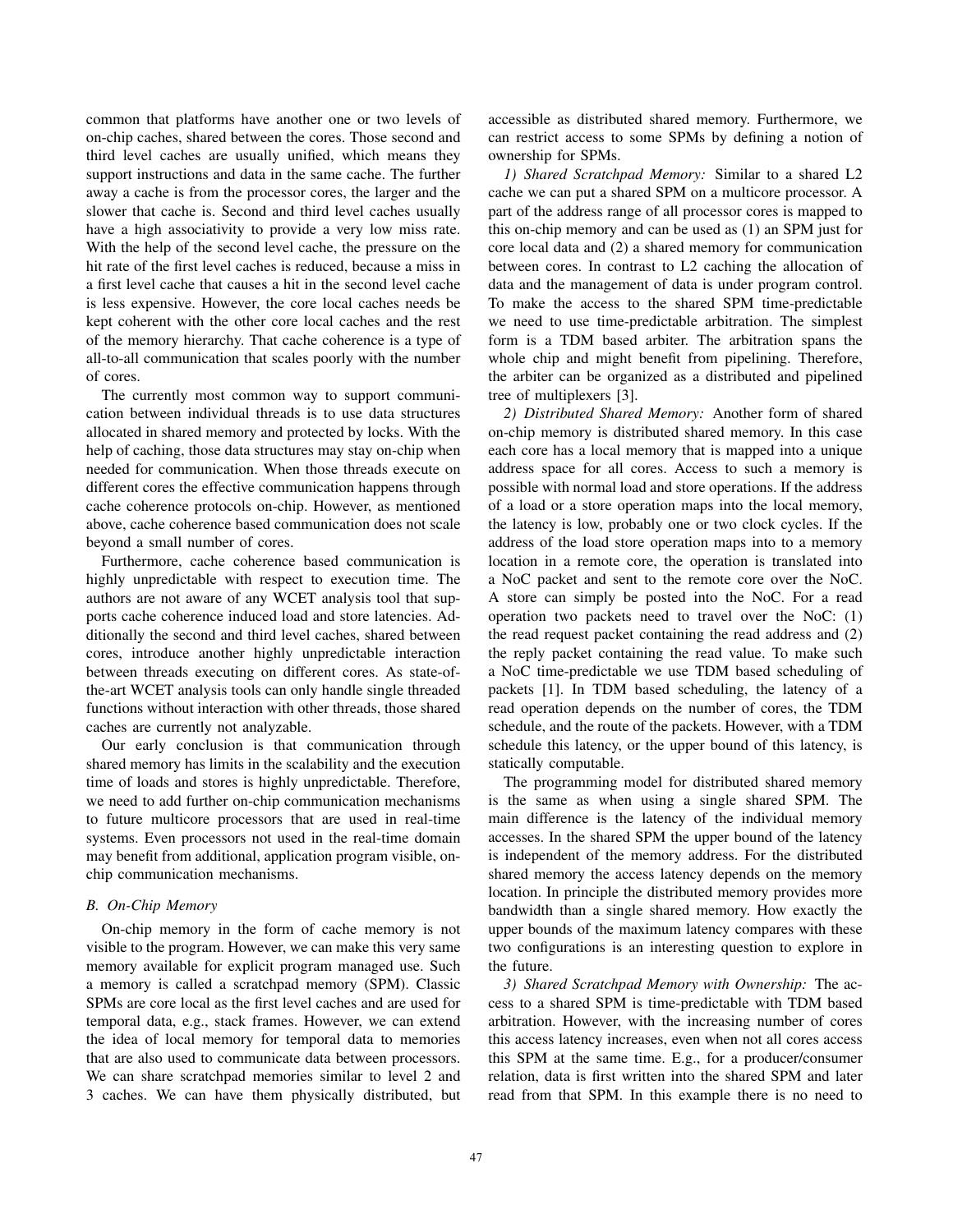provide the access bandwidth for both partners at the same time.

Therefore, we introduce an SPM with ownership. To access the SPM, a core must first get the ownership of that SPM. When that core has the ownership, all other cores are blocked when trying to access the SPM. With this mechanism not only is the data structure in the SPM protected, but also the access time for the owning core is constant low. When the core is done with the data in the SPM, the ownership is released and transferred to the core that shall use the data. This mechanism is good for communicating bulk data.

We can further extend this idea to a pool of SPMs with ownership. A core can request a SPM out of a pool of free SPMs, write data into it, and transfer the ownership to the consumer. The consumer uses the data and returns the SPM into the pool of free SPMs. With this pool we support several parallel bulk data communication channels.

*4) Memory Between Pairs of Cores:* Another efficient way to exchange data between a pair of cores is to place an SPM between this pair of cores. True dual-ported memories are not very expensive, e.g., current FPGAs support true dual-ported memories. Therefore, we can use a dual-ported memory as a high-bandwidth path between two cores. Each of the two cores has single-cycle load and store access to such a memory.

Applications with processing pipelines, where streaming data has to pass several processing steps, are well suited for this form of memory distribution. The processing steps can be distributed to processor cores that are connected by the SPM between processing cores.

*5) One-Way Shared Memory:* Another unconventional architecture is what we call "one-way shared memory". This architecture consists of local SPMs and a NoC supporting transfer of data between SPMs. However, the NoC packets continuously copy data out of the sender SPM into the receiver SPM. There is no flow control and no notification that no new data arrived. Therefore, this communication can be implemented very efficiently.

What this mechanism gives is a continuous copy and update of data. Therefore, the destination core of such a communication channel sees an update of the changed data the sending processor writes, with some delay. This mechanism might be a good fit for state based communication. Message based communication can be built on top of this one-way shared memory in software.

## *C. Networks-on-Chip*

The evolution from single core, over multicore, towards many-core processor platforms has been accompanied by a change from bus-based interconnects to networks-on-chips [27], [28]. This change has great impact on what models of communication can be supported effectively (hardware cost, transaction latency, and energy consumption). NoC research is still a relatively young discipline characterized by a plethora of architectures and designs [29]. A NoC generally consists of a packet switched network of routers and links (typically connected in some two-dimensional topology like mesh or torus) to which processor cores are connected using network interfaces (NIs).

The NIs encapsulate the fundamental message passing functionality and provide higher level communication primitives towards the processor cores. The NIs are typically rather complex circuits and depending on what communication primitives they offer towards the processor cores they can be quite different [30]. The NIs may provide read-write transactions into a distributed shared address space and/or offer end-to-end (virtual) circuit connections. In the former case the NoC may be thought of as multi-ported bus entity and in the latter case the NoC may be thought of as a set of channels supporting message passing or streaming of data.

In practice, when looking at the underlying hardware and the raw transfer of data, the picture is more blurred and the distinction between message passing and shared memory is less pronounced. In a distributed shared memory multicore platform asynchronous message passing (sending a block of data) can be emulated/implemented by a sequence of posted, i.e., unacknowledged, write-transactions, executed by the processor or a DMA controller in the sending processor core. CSP-style synchronous message passing can be supported in software by sending an acknowledgment in the other direction (a non-posted write from the receiver to the sender).

Alternatively, if the NoC offers non-posted write transactions (write transactions with acknowledgements) the sender can, at least in principle, perform a sequence of such nonposted writes. A problem here would be that every nonposted write implies a round-trip delay crossing the NoC twice. Finally, we mention the similarity between a pullchannel and a read-transaction.

The packet switched mesh-style organization using pointto-point links to connect routers makes multi-cast and broadcast complex and expensive to implement. It requires that routers are capable of duplicating incoming packets to several outgoing links and it requires some overall protocol ensuring that the target nodes receives exactly one message. Broadcast is most often not supported in NoC-based multicore platforms.

Similarly recent multicore platforms have abandoned cache coherency as the required directory based approaches requires considerable hardware resources. Furthermore, in the embedded hard real-time domain that we are considering, it would be hard if not impossible to obtain tight bounds on the WCET of a program executing on a processor.

In this paper we focus on real-time systems and this greatly narrows the spectrum of relevant NoC designs to those that can provide time-predictable communication and for which worst-case bounds on latency and throughput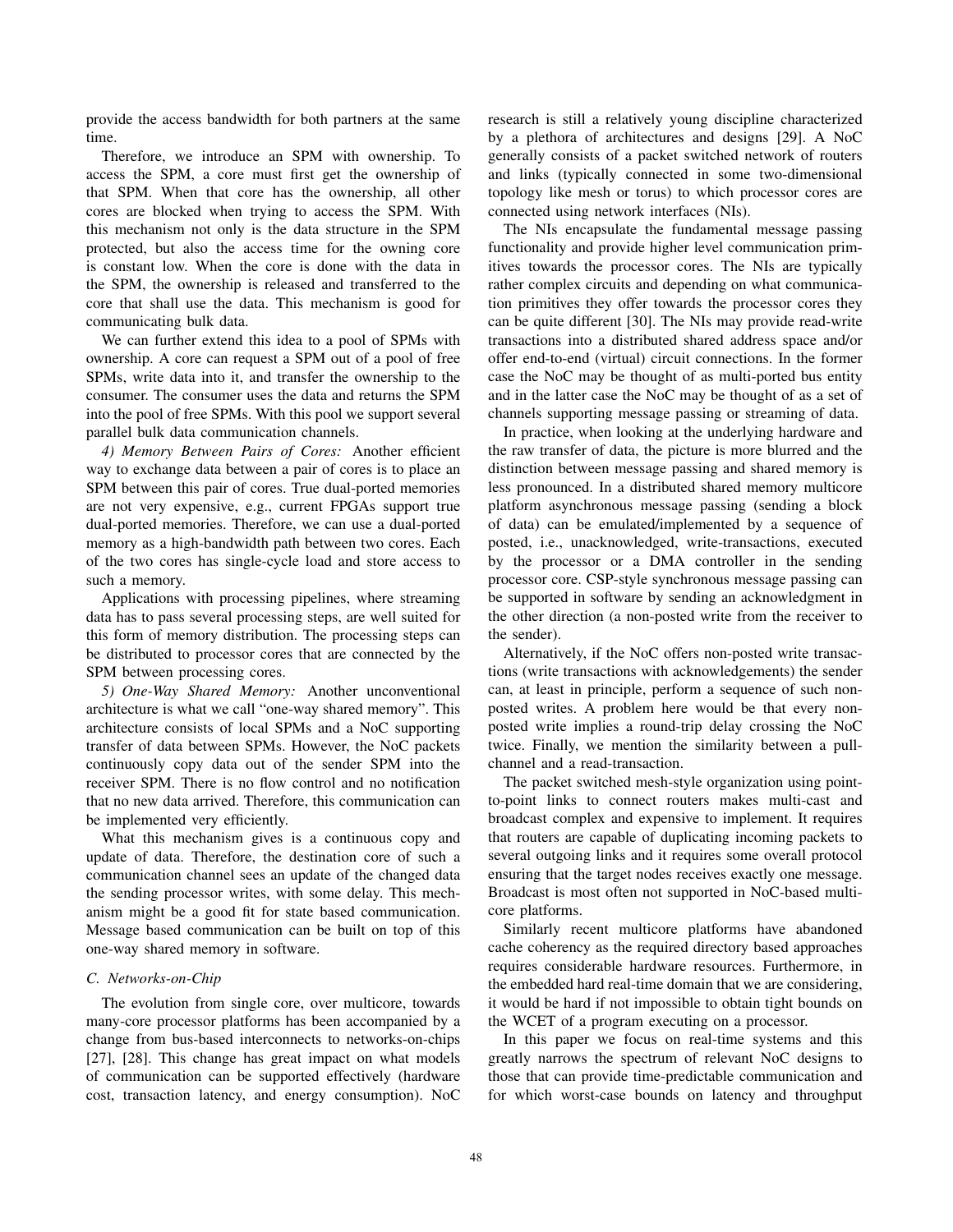can be made. Here TDM is attractive due to its simple implementation and straightforward timing analysis. Early examples of TDM based NoC's are Nostrum [31] and Ætheral/aelite [32] that is used in the CompSoC multiprocessor platform [33]. More recently we have developed the Argo NoC [34], [35], [36], [37]. Argo has a very efficient implementation due to the use of asynchronous routers and a novel NI architecture.

*1) Push Messages NoC:* The simplest, and probably most efficient, NoC implementation is a NoC that supports push based messages only. It can be implemented to copy data from the senders local SPM into the receivers local SPM.

The Argo NoC currently supports push messages. If we view push messages as write requests into another processors local memory, a pull message is then a read. The inherent behavior of a read (e.g., two way communication) results in higher latency and possibly in more complex hardware or software.

*2) Push and Pull:* To additionally support pull requests in a NoC the available bandwidth needs to be increased, for single word pulls doubled. A pull request is basically a read request from a remote SPM. This incorporates two messages traveling on the NoC: (1) the request message containing the address (and the number of words to read) and (2) the reply packet containing the read data.

## IV. DISCUSSION

As the number of cores in modern multicore platforms increase, the gap between the commonly used threads with shared memory model of computation and what can efficiently be implemented in hardware become wider. In the following, we discuss the implications of efficiently supporting different models of computation. The idea is according to the HW/SW tradeoff in the RISC versus CISC discussion (see Hennessy & Patterson [38]).

On one hand, all models of computation can be easily implemented in the current state-of-the-art multicores: with data structures allocated in shared memory and protected by locks. Regarding this form of communication, the performance will continue to decrease as core numbers increase and the analyzability will become even worse. On the other hand, not all models of computation can be implemented efficiently on future multicores.

Therefore, we presented various hardware architectures, which we called models of communication, that are a better fit for the various models of computation. E.g., a NoC that supports message passing will be a good platform to implement KPN or CSP on top of it.

A shared on-chip SPM might be an intermediate step from moving from external shared memory to on-chip communication. The main restriction of on-chip SPM is their small size compared with external memory.

The models of computation, supported by future multicore platforms, will require the programmers to focus on data flow rather than control flow. We need to reeducate programmers to avoid using shared objects, but incorporating some form of message passing into the heart of the application. This is important for future many-core processors in nonreal-time computing, but mandatory for future real-time embedded systems.

#### V. CONCLUSION

For future multicore processors we need a model of communication. Such a model of communication shall help to keep data communication on chip and to provide timepredictable communication. In this paper we explored several hardware mechanism for this on-chip communication. We conclude that multicore communication shall be explicit and visible in application code. Only when the communication, mainly with a form of message passing, is explicit, it can be supported by efficient hardware mechanism and can be implemented time-predictable.

## ACKNOWLEDGMENT

The work presented in this paper was partially funded by the Danish Council for Independent Research | Technology and Production Sciences under the project RTEMP, contract no. 12-127600 and the EU COST Action IC1202: Timing Analysis on Code Level (TACLe).

#### **REFERENCES**

- [1] M. Schoeberl, F. Brandner, J. Sparsø, and E. Kasapaki, "A statically scheduled time-division-multiplexed networkon-chip for real-time systems," in *Proceedings of the 6th International Symposium on Networks-on-Chip (NOCS)*. Lyngby, Denmark: IEEE, May 2012, pp. 152–160.
- [2] M. Schoeberl, C. Silva, and A. Rocha, "T-CREST: A timepredictable multi-core platform for aerospace applications," in *Proceedings of Data Systems In Aerospace (DASIA 2014)*, Warsaw, Poland, June 2014.
- [3] M. Schoeberl, D. V. Chong, W. Puffitsch, and J. Sparsø, "A time-predictable memory network-on-chip," in *Proceedings of the 14th International Workshop on Worst-Case Execution Time Analysis (WCET 2014)*, 2014.
- [4] C. Ptolemaeus, Ed., *System Design, Modeling, and Simulation using Ptolemy II*. Ptolemy.org, 2014.
- [5] G. Kahn, "The semantics of a simple language for parallel programming," in *Information Processing 74: Proceedings of the IFIP Congress 74*, J. L. Rosenfeld, Ed., IFIP. North-Holland Publishing Co., Aug. 1974, pp. 471–475.
- [6] G. Kahn and D. B. MacQueen, "Coroutines and networks of parallel processes," in *Information Processing 77: Proceedings of the IFIP Congress 77*, B. Gilchrist, Ed. New York, NY: North Holland, Aug. 1977, pp. 993–998.
- [7] M. Geilen and T. Basten, "Requirements on the execution of Kahn process networks," in *Programming languages and systems*. Springer, 2003, pp. 319–334.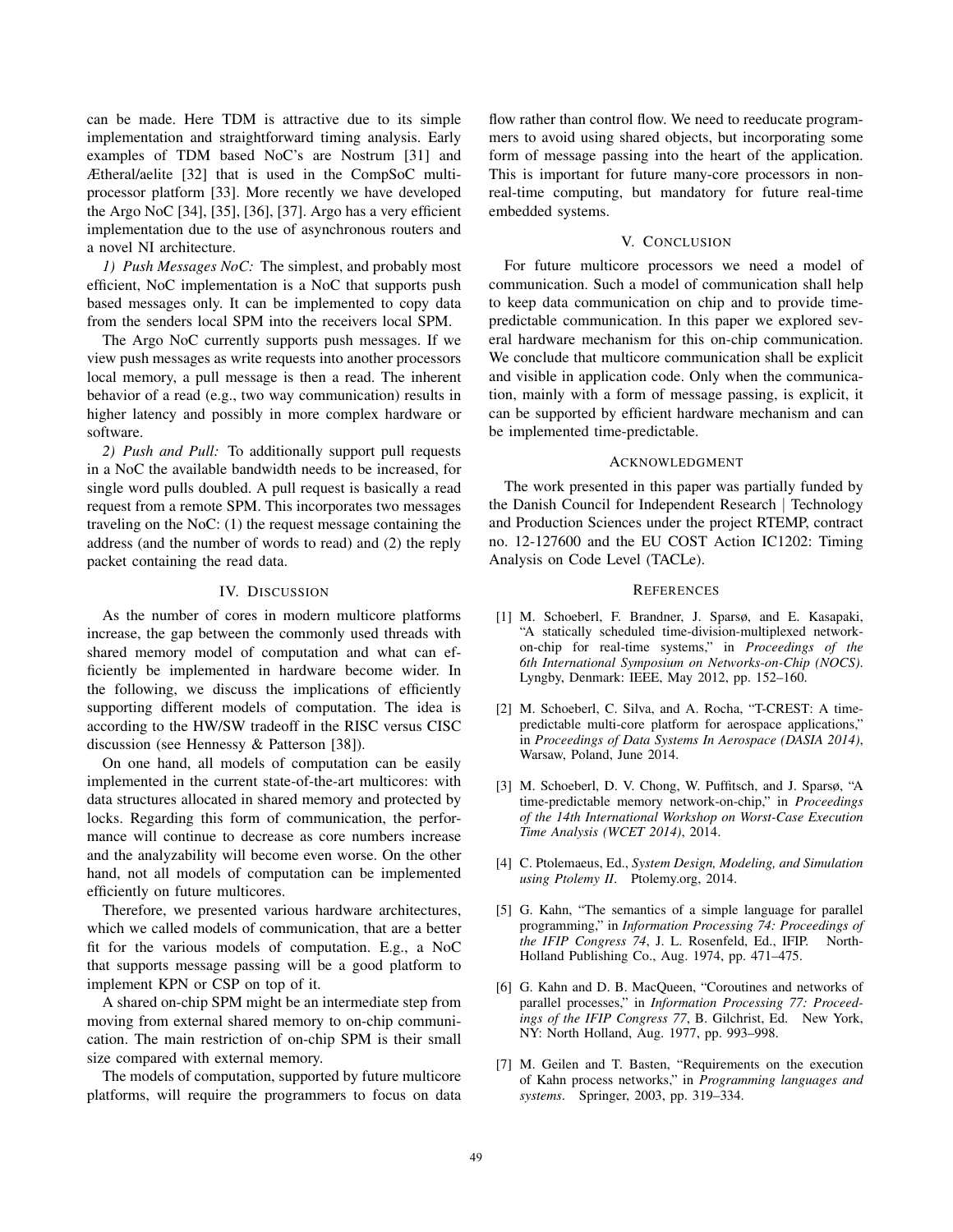- [8] W. Haid, L. Schor, K. Huang, I. Bacivarov, and L. Thiele, "Efficient execution of Kahn process networks on multiprocessor systems using protothreads and windowed fifos," in *Embedded Systems for Real-Time Multimedia, 2009. ES-TIMedia 2009. IEEE/ACM/IFIP 7th Workshop on*, Oct 2009, pp. 35–44.
- [9] E. A. Lee and D. G. Messerschmitt, "Synchronous data flow," *Proceedings of the IEEE*, vol. 75, no. 9, pp. 1235–1245, Sept 1987.
- [10] A. Bonfietti, L. Benini, M. Lombardi, and M. Milano, "An efficient and complete approach for throughput-maximal sdf allocation and scheduling on multi-core platforms," in *Design, Automation Test in Europe Conference Exhibition (DATE), 2010*, March 2010, pp. 897–902.
- [11] G. Bilsen, M. Engels, R. Lauwereins, and J. Peperstraete, "Cycle-static dataflow," *Signal Processing, IEEE Transactions on*, vol. 44, no. 2, pp. 397–408, Feb 1996.
- [12] G. Berry and G. Gonthier, "The Esterel synchronous programming language: Design, semantics, implementation," *Science of computer programming*, vol. 19, no. 2, pp. 87–152, 1992.
- [13] N. Halbwachs, P. Caspi, P. Raymond, and D. Pilaud, "The synchronous data flow programming language LUSTRE," *Proceedings of the IEEE*, vol. 79, no. 9, pp. 1305–1320, 1991.
- [14] A. Benveniste, P. L. Guernic, and C. Jacquemot, "Synchronous programming with events and relations: the SIGNAL language and its semantics," *Science of Computer Programming*, vol. 16, no. 2, pp. 103 – 149, 1991.
- [15] S. Yuan, L. H. Yoong, and P. Roop, "Compiling Esterel for multi-core execution," in *Digital System Design (DSD), 2011 14th Euromicro Conference on*, Aug 2011, pp. 727–735.
- [16] C. A. R. Hoare, "Communicating sequential processes," *Commun. ACM*, vol. 21, no. 8, pp. 666–677, 1978.
- [17] D. May and R. Shepherd, "Occam and the transputer," in *Proc. of the IFIP WG 10.3 workshop on Concurrent languages in distributed systems: hardware supported implementation*. New York, NY, USA: Elsevier North-Holland, Inc., 1985, pp. 19–33.
- [18] C. Whitby-Strevens, "The transputer," *SIGARCH Comput. Archit. News*, vol. 13, no. 3, pp. 292–300, 1985.
- [19] M. Homewood, D. May, D. Shepherd, and R. Shepherd, "The ims t800 transputer," *IEEE Micro*, vol. 7, no. 5, pp. 10–26, 1987.
- [20] P. H. Welch, N. Brown, J. Moores, K. Chalmers, and B. H. C. Sputh, "Integrating and extending JCSP," in *The 30th Communicating Process Architectures Conference, CPA 2007, organised under the auspices of WoTUG and the University of Surrey, Guildford, Surrey, UK, 8-11 July 2007*, ser. Concurrent Systems Engineering Series, A. A. McEwan, S. A. Schneider, W. Ifill, and P. H. Welch, Eds., vol. 65. IOS Press, 2007, pp. 349–370.
- [21] F. Gruian and M. Schoeberl, "Hardware support for CSP on a Java chip-multiprocessor," *Microprocessors and Microsystems*, vol. 37, no. 4–5, pp. 472–481, 2013.
- [22] C. A. R. Hoare, "Monitors: An operating system structuring concept," *Commun. ACM*, vol. 17, no. 10, pp. 549–557, Oct. 1974.
- [23] C. L. Liu and J. W. Layland, "Scheduling algorithms for multiprogramming in a hard-real-time environment," *J. ACM*, vol. 20, no. 1, pp. 46–61, 1973.
- [24] Z. Shi and A. Burns, "Real-time communication analysis for on-chip networks with wormhole switching," in *Networkson-Chip, 2008. NoCS 2008. Second ACM/IEEE International Symposium on*, April 2008, pp. 161–170.
- [25] M. Joseph and P. K. Pandya, "Finding response times in a real-time system," *Comput. J*, vol. 29, no. 5, pp. 390–395, 1986.
- [26] L. S. Indrusiak, "End-to-end schedulability tests for multiprocessor embedded systems based on networks-onchip with priority-preemptive arbitration," *Journal of Systems Architecture - Embedded Systems Design*, vol. 60, no. 7, pp. 553–561, 2014.
- [27] W. Dally, "Route packets, not wires: On-Chip interconnection networks," in *Proc. Design Automation Conference*. New York: ACM Press, Jun. 2001, pp. 684–689.
- [28] L. Benini and G. D. Micheli, "Networks on chips: A new SoC paradigm," *Computer*, vol. 35, no. 1, pp. 70–78, Jan. 2002.
- [29] T. Bjerregaard and S. Mahadevan, "A survey of research and practices of network-on-chip," *ACM Computing Surveys*, vol. 38, no. 1, pp. 1–51, 2006.
- [30] D. Berozzi, "Network interface architecture and design issues," in *Networks on Chips*, G. DeMicheli and L. Benini, Eds. Morgan Kaufmann Publishers, 2006, ch. 6, pp. 203– 284.
- [31] M. Millberg, E. Nilsson, R. Thid, and A. Jantsch, "Guaranteed bandwidth using looped containers in temporally disjoint networks within the nostrum network on chip," in *Proc. Design, Automation and Test in Europe (DATE)*. IEEE Computer Society Press, 2004, pp. 890–895.
- [32] K. Goossens and A. Hansson, "The aethereal network on chip after ten years: Goals, evolution, lessons, and future," in *Proc. ACM/IEEE Design Automation Conference (DAC)*, Jun. 2010, pp. 306 –311.
- [33] A. Hansson and K. Goossens, *On-chip interconnect with aelite / Composable and predictable systems*. Springer, 2011.
- [34] J. Sparsø, E. Kasapaki, and M. Schoeberl, "An Area-efficient Network Interface for a TDM-based Network-on-Chip," in *Proc. Design, Automation and Test in Europe (DATE)*, 2013, pp. 1044–1047.
- [35] E. Kasapaki, J. Sparsø, R. Sørensen, and K. Goossens, "Router Designs for an Asynchronous Time-Division-Multiplexed Network-on-Chip," in *Proc. of Euromicro Conference on Digital System Design (DSD)*, Sep. 2013, pp. 319– 326.